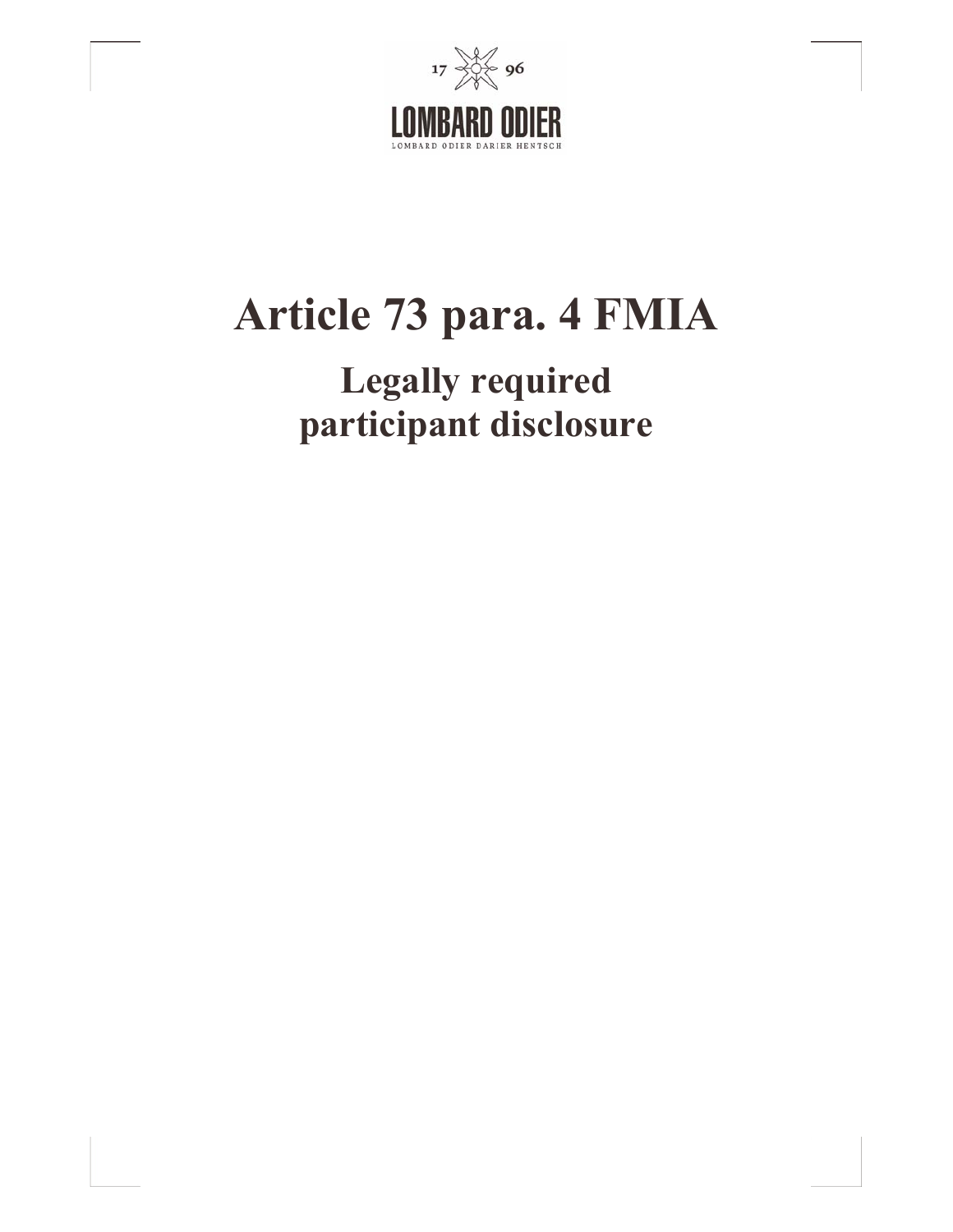### **1. Introduction1**

The purpose of this document is to disclose the levels of protection associated with the different levels of segregation in respect of securities held directly for clients with Central Securities Depositories (CSDs) within Switzerland, including a description of the main legal implications of the respective levels of segregation offered and information on the insolvency law applicable.

This disclosure is required under Art. 73 para. 4 of the Swiss Financial Markets Infrastructure Act (FMIA) in relation to CSDs domiciled in Switzerland. The information provided herein is subject to Swiss law.

This document is not intended to constitute legal or other advice and should not be relied upon as such. You should seek your own legal advice if you require any guidance on the matters stated herein.

Bank Lombard Odier & Co Ltd, a Swiss bank domiciled in Switzerland ("Lombard Odier" or the "Bank"), is a Participant of SIX SIS AG (SIX SIS), a CSD domiciled in Switzerland. Art. 73 para. 2 FMIA requires Bank to offer indirect participants<sup>2</sup> of a Swiss CSD (i.e. of SIX SIS) the possibility of omnibus client segregated accounts or individual client segregated accounts. Furthermore, according to Art. 73 para. 4 FMIA, Bank shall publish the respective costs and specifics concerning the level of protection granted by different types of accounts. Respective information on costs is provided otherwise3.

# **2. Background**

In Bank's own books and records, Bank records each client's individual entitlement to securities that it holds for that client in a separate client account. Bank also opens accounts with SIX SIS in its own name (i.e. the account is held in the name of Bank but designated as client account) in which it holds clients' securities. As a general rule, Bank makes two types of accounts with SIX SIS available to clients: Individual Client Segregated Accounts (ISAs) and Omnibus Client Segregated Accounts (OSAs).

An ISA is used to hold the securities of a single client and therefore the client's securities are held separately from the securities of other clients and the Bank's own proprietary securities.

An OSA is used to hold the securities of a number of clients on a collective basis. However, Bank does not hold its own proprietary securities in OSAs.

# **3. Main legal implications of levels of segregation**

#### *Insolvency (bankruptcy)*

If a Swiss bank were to become insolvent, the insolvency proceedings would take place in Switzerland and be governed by Swiss insolvency law. Nevertheless, foreign branches of a Swiss bank may also be subject to insolvency proceedings in the foreign location in question governed by local insolvency law.

Clients' legal entitlement to the securities that a Swiss bank holds for them directly with SIX SIS would generally (except in specific circumstances, some of which are discussed below) not be affected by the bank's insolvency (bankruptcy), regardless of whether those securities were held in ISAs or OSAs.

In practice, the exclusion of securities from a Swiss bank's bankruptcy estate would further depend on a number of additional factors, the most relevant of which are discussed below.

#### *Exclusion from the bank's bankruptcy estate*

Under Swiss insolvency laws, intermediated securities and certain other safe custody assets within the meaning of the Banking Act booked on safekeeping accounts held by clients with a Swiss bank, as well as certain readily available claims of the bank to receive delivery of securities from third parties, do not form part of the bankruptcy estate. Instead, in an insolvency (bankruptcy) of a bank, they are designated to be excluded in favour of the relevant client, subject to any claims the bank has against the client.

According to Art. 11 FISA, a Swiss bank must hold with itself or with a sub-custodian or CSD intermediated securities (available securities) in a quantity and of a kind at least equal to, the total of intermediated securities credited to the securities accounts maintained by the bank for its clients<sup>4</sup>. A bank is also subject to strict requirements as to maintenance of accurate books and records and as to reconciliation of its records

 $17 \frac{600}{200}$  96

<sup>&</sup>lt;sup>1</sup> At the end of this document is a glossary explaining some of the technical terms used in the document.

<sup>&</sup>lt;sup>2</sup> Only clients of a Participant acting themselves as providers of securities accounts are considered indirect participants under Art. 73 para. 2 FMIA.<br><sup>3</sup> Bank may include a reference to where the information on costs ca

<sup>4</sup> Available securities also include the bank's readily available rights to delivery of intermediated securities from other custodians during the regulatory or customary settlement period for the corresponding market, provided that this period does not exceed eight days.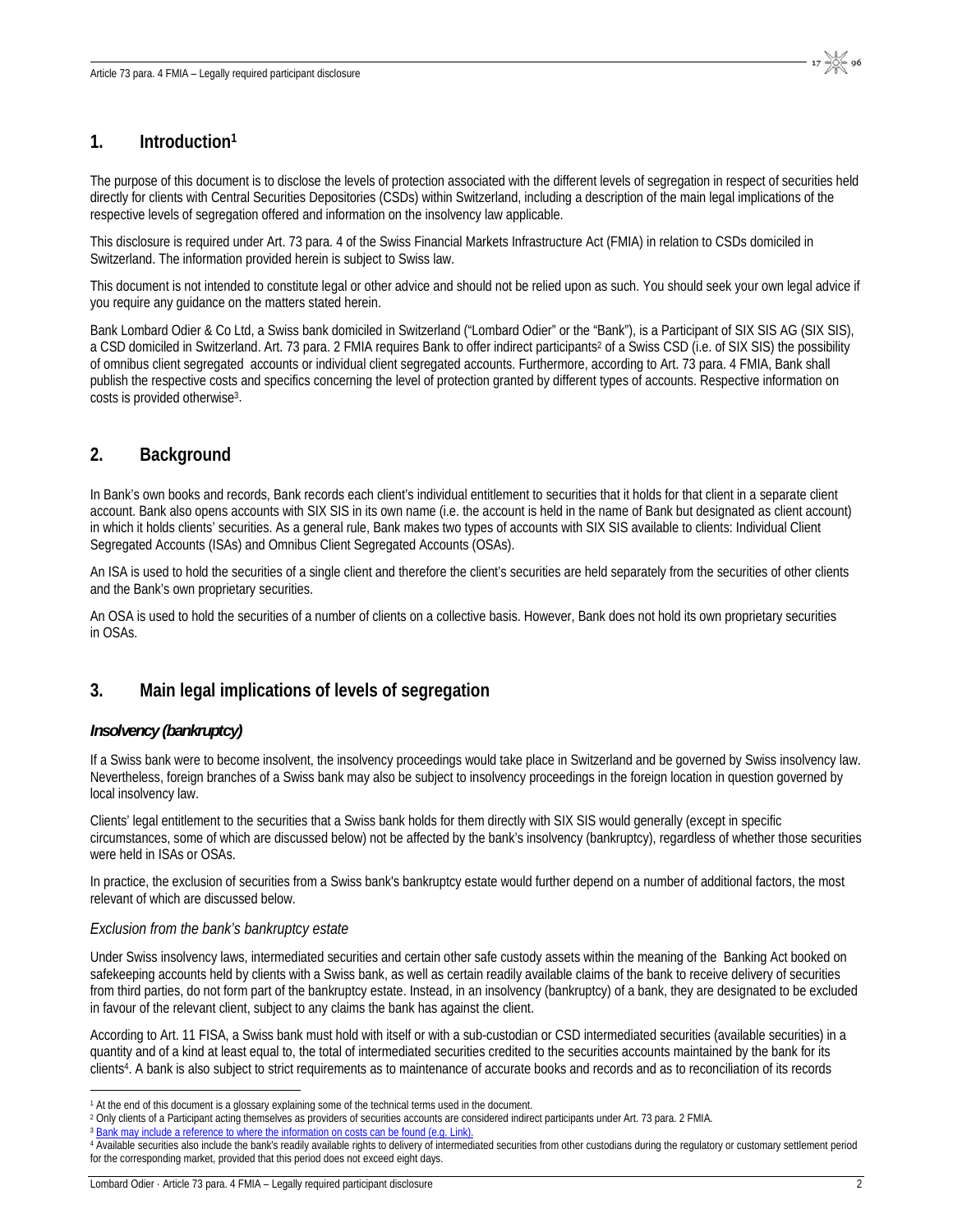against those of the CSDs and sub-custodians with which the intermediated securities are held. Accordingly, as long as a bank maintains sufficient holdings of intermediated securities in accordance with its statutory obligations, clients should receive the same level of protection in the bank's insolvency, regardless of whether the intermediated securities are held in an ISA or an OSA. However, ISA could contribute to swifter identification of client assets in a default scenario.

#### *Nature of clients' interests*

Although client's securities are held in Bank's name at SIX SIS, Bank holds them on behalf of Bank's clients.

For securities that are held by SIX SIS directly or indirectly through one or several other CSD located outside, the nature of the entitlement embodied in a security also depends on the law, regulations and contractual framework applicable to such other CSDs and further parties involved in the custody chain. In such a case, entitlements that are available for exclusion may be limited to contractual claims against SIX SIS or any other CSD involved. Moreover, the ability of the client to exclude securities in the case of insolvency may depend on whether the CSD or any custodian in the custody chain could assert any right to set-off, retention right, security interest or similar right with respect to the securities (see also "Security interests" below).

#### *Shortfalls*

As described above, the statutory requirements are designed to ensure that a Swiss bank holds intermediated securities in a quantity and a kind at least equal to the intermediated securities credited to client accounts. If notwithstanding these requirements there were a shortfall between the number of intermediated securities that a bank is obliged to deliver to clients and the number of intermediated securities that the bank holds on their behalf in either an ISA or an OSA, this could result in fewer intermediated securities than clients are entitled to being returned to them on the bank's insolvency. The way in which a shortfall could arise and would be treated may be different as between ISAs and OSAs.

#### *How a shortfall may arise*

A shortfall could arise for a number of reasons including as a result of administrative error, intraday movements or counterparty default. In most cases a shortfall occurs as a result of a mismatch between the time when a bank receives intermediated securities and the earlier time when the delivery is booked to the account of the receiving account holder. In Switzerland, typically for exchange traded transaction, banks credit the client accounts immediately on trade date while the effective delivery may not occur intraday but later (most markets have settlement cycles of 2 or 3 days). As a result, a recipient client could dispose of its intermediated securities as soon as they are credited to its securities account, irrespective of whether the bank has actually already received the intermediated securities. This process is referred to as contractual settlement. Contractual settlement may therefore cause a difference between the bank's number of intermediated securities at the CSD and the clients' higher number of aggregated securities credited to their securities accounts. In the normal course of the settlement this process-immanent difference disappears at the end of the settlement cycle. Contractual settlement increases market liquidity, accelerates deliveries and settlement, and is based on the fact that a failed settlement of an exchange traded transaction (and the risk that, as a result, a bank does not hold sufficient available securities) is rare. The risk involved with shortfalls is further mitigated by the fact that, if a shortfall arises, a bank is obliged to acquire without delay securities if and to the extent the total number of available securities is less than the total number of securities credited to clients' accounts (see below).

In the case of an ISA, the securities held in the ISA can only be delivered out for the settlement of transactions made by the ISA client. As a matter of principle, this may reduce the risk of a shortfall in that account, but also increases the risk of settlement failure which, in turn, may incur additional costs (e.g. buy-in costs) and/or delay in settlements.

#### *Treatment of a shortfall*

In the case of an ISA, although arguments could be made that the relevant client should not be exposed to a shortfall that is clearly attributable to an account held for another client or clients, it cannot be excluded that a shortfall on any other (ISA or OSA) account would be shared rateably among clients, including clients who do not have an interest in the relevant account5. Accordingly, a client holding whose securities are held in an ISA may still be exposed to a shortfall on an account held for another client or clients.

In the case of an OSA, a shortfall attributable to the OSA would be shared rateably among the clients with an interest in the OSA (and potentially other clients). Therefore, a client may be exposed to a shortfall even where securities have been lost in circumstances which are completely unrelated to that client.

If a shortfall arises, the Bank has the obligation under Swiss law to acquire without delay securities if and to the extent the total number of available securities is less than the total number of securities credited to clients' accounts. If a shortfall arose and was not so covered, clients may have a claim for compensation against a Swiss bank. Furthermore, if the securities that may be excluded from the bank's bankruptcy estate (see above) are not sufficient to satisfy the claims relating to client accounts in full, securities of the same kind held by the bank for its own account will also be excluded for the benefit of the relevant clients.

If a Swiss bank were to become insolvent prior to covering a shortfall, clients would rank as general unsecured creditors for any amounts owing to them in connection with such a claim. Clients would therefore be exposed to the risks of a Swiss bank's insolvency, including the risk that they may not be able to recover all or part of any compensation claimed.

5 Cf. Art. 19 FISA.

 $\overline{a}$ 

Lombard Odier · Article 73 para. 4 FMIA – Legally required participant disclosure 3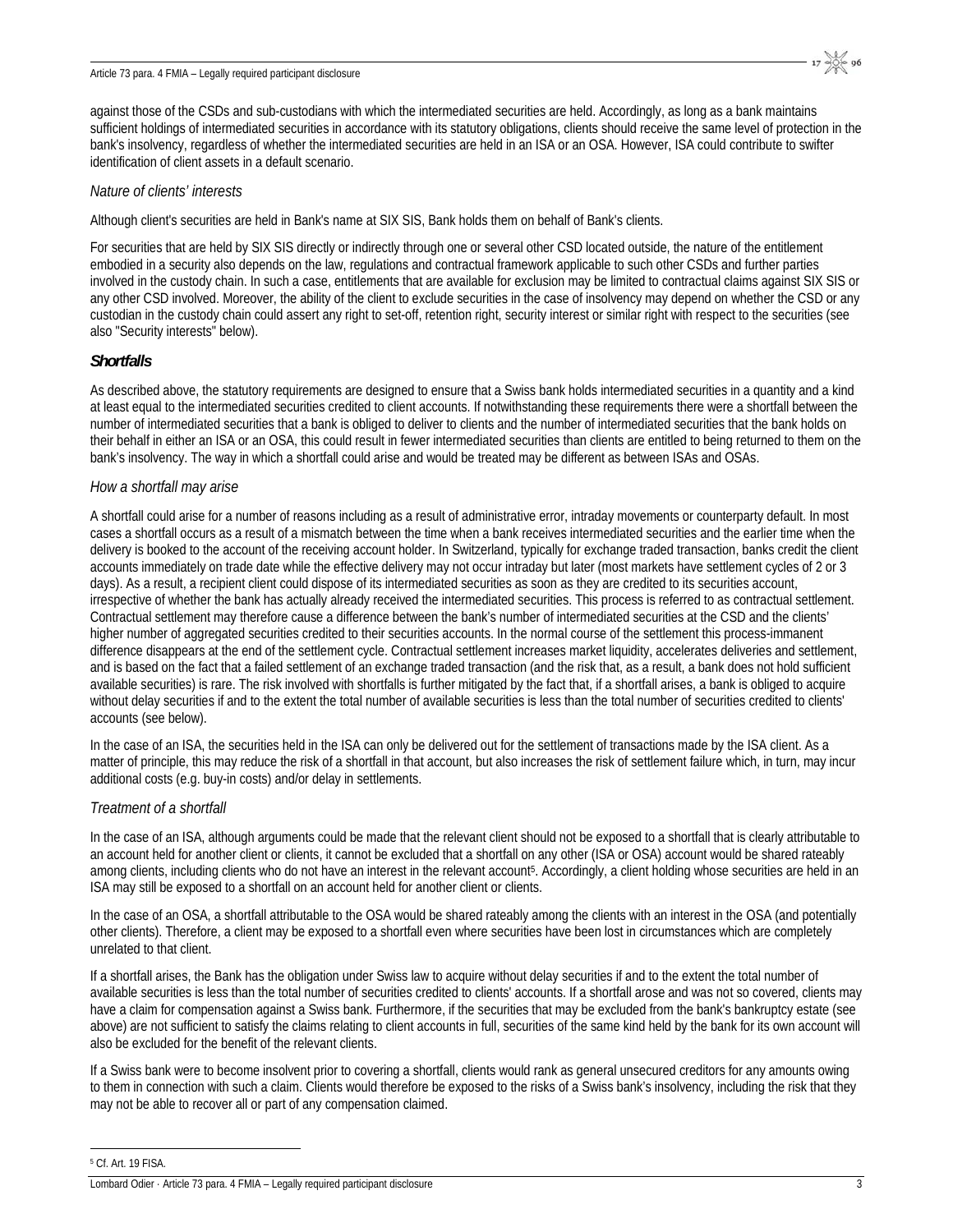In order to calculate clients' shares of any shortfall in respect of an OSA, each client's entitlement to securities held within that account would need to be established as a matter of law and fact based on the bank's books and records. The shortfall would then be allocated among the clients as described above. It may therefore be a time-consuming process to confirm each client's entitlement and establish the securities available for exclusion. This could give rise to delays in returning securities and initial uncertainty for a client as to its actual entitlement on an insolvency.

#### *Security interests*

#### *Security interest granted to SIX SIS*

Where SISX SIS benefits from a security interest (either it benefits from a statutory right or a contractual right based on its terms and conditions) over securities held by the bank with it (including securities held for clients), there could be a delay in the return of securities to a client (and a possible shortfall) in the event that the bank failed to satisfy its obligations to SIX SIS and the security interest was enforced. This applies regardless of whether the securities are held in an ISA or an OSA. However, in practice, we would expect that SIX SIS would first seek recourse to any securities held in the bank's proprietary accounts to satisfy the bank's obligations and only then make use of securities in client accounts. We would also expect SIX SIS to enforce its security rateably across client accounts held with it. Furthermore, Swiss law requires the liquidator to satisfy claims of SIX SIS arising out of the custody of intermediated securities or the financing of their acquisition<sup>6</sup>.

#### *Security interest granted to third party*

Where a client purported to grant a security interest over its interest in securities held in an OSA and the security interest was asserted against SIX SIS with which the account was held, there could be a delay in the return of securities to all clients holding securities in the relevant account (and a possible shortfall in the account). However, in practice, Bank would expect that the beneficiary of a security interest (pledgee) over a client's securities would perfect its security by notifying Bank rather than SIX SIS and would seek to enforce the security against Bank rather than against SIX SIS, with which it had no relationship.

 $\overline{a}$ 6 Cf. Art. 17 para. 3 FISA.

Lombard Odier · Article 73 para. 4 FMIA – Legally required participant disclosure 4